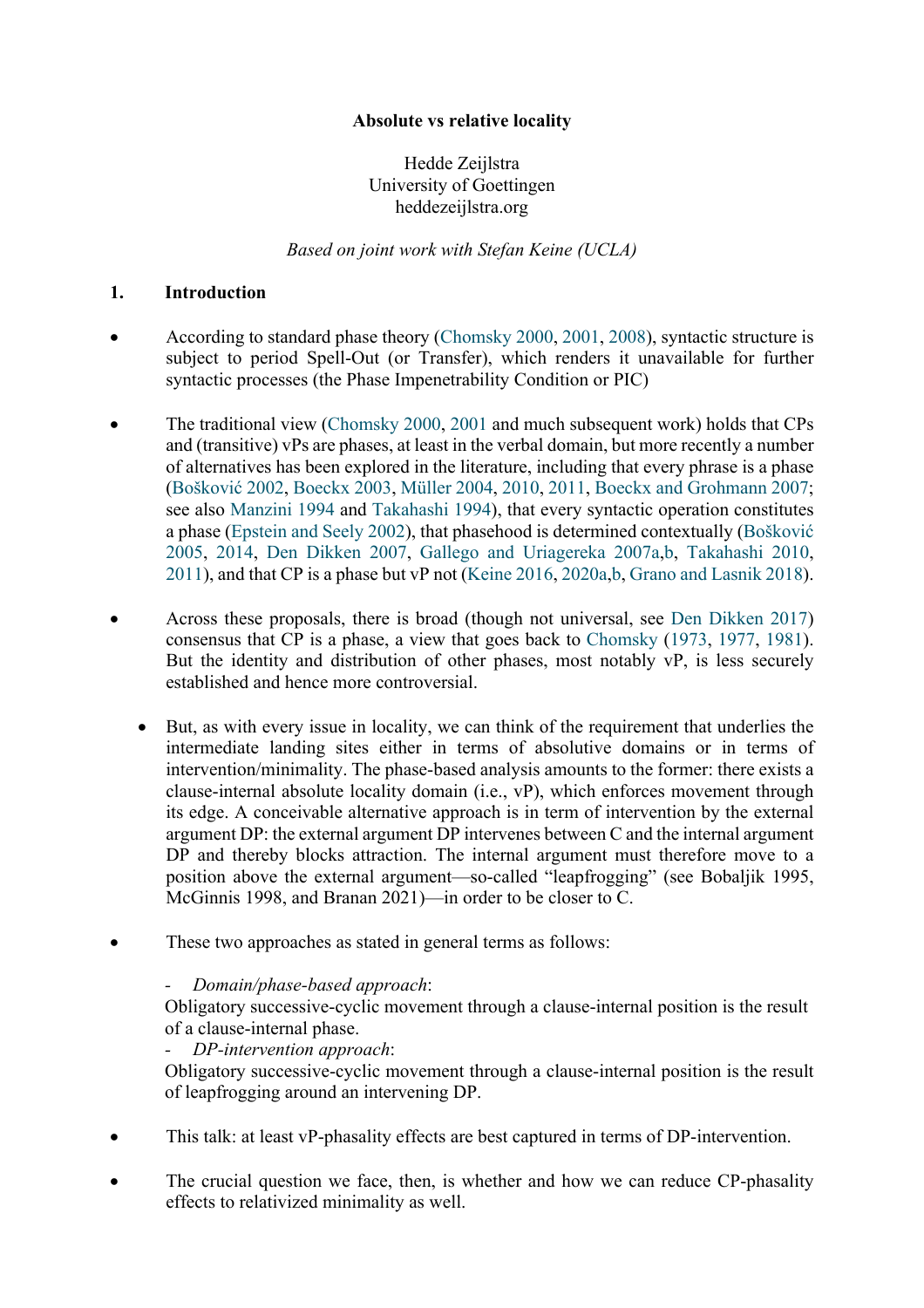#### **2. An argument that v is a phase**

- Evidence for phasality comes from *obligatory* successive cyclic movement.
- The rich literature on vP-phasality contains a substantial number of arguments for vP phases. In this talk, we focus in particular on one argument: *ké*-morphology in Dinka, though similar things can be said about *meN*-deletion in Indonesian or *kè*-morphology in Defaka. All three arguments have been taken as clear evidence that elements that are extracted out of a vP must pass through [Spec, vP], and hence as evidence for vP phases.
- The arguments from morphological reflexes seem to us to be particularly compelling. As Keine (2020b) points out, other arguments are less convincing because they involve an optional phenomenon. In a nutshell, these phenomena establish that it is possible for a movement to pass through an intermediate landing site in the vP region. While this is compatible with vP phases, it does not require vP phases and as such it does not constitutes direct evidence that vP is a phase.

### *2.1* **ké***-morphology in Dinka*

- [Spec,vP] and vP phasehood is developed for the Nilotic language Dinka by Van Urk (2015, 2018) and Van Urk and Richards (2015). The argument is two-pronged. First, extraction has an empty-position effect within the vP; second, such extraction leads to the appearance of the special marker ké in the vP region. The two aspects of the argument are interrelated, and we will present them in turn.
- As illustrated in (9), Dinka is a V2 language, with exactly one constituent preceding a verbal element in the second position of the clause.
- Àyén à-càm cuîin nè păal.  $(9)$ a. Ayen 3P-eat food P knife 'Ayen is eating food with a knife.'
	- Cuậin à-céem Ávèn  $\mathbf{b}$ . nè păal. food 3P-eat.ov Ayen.GEN P knife 'Food, Ayen is eating with the knife.'
	- Păal à-céemè Ávèn cuîin.  $\mathbf{c}$ . knife 3P-eat.oBLV Ayen.GEN food 'With a knife, Ayen is eating food.'

[Van Urk 2018:942, ex. (6a-c)]

• Turning to the Dinka vP, Van Urk (2015, 2018) and Van Urk and Richards (2015) argue that here too we find a V2 property such that exactly one constituent precedes the verb in the vP. For example, in a transitive clause, the object must occur in a preverbal position, as shown in (10).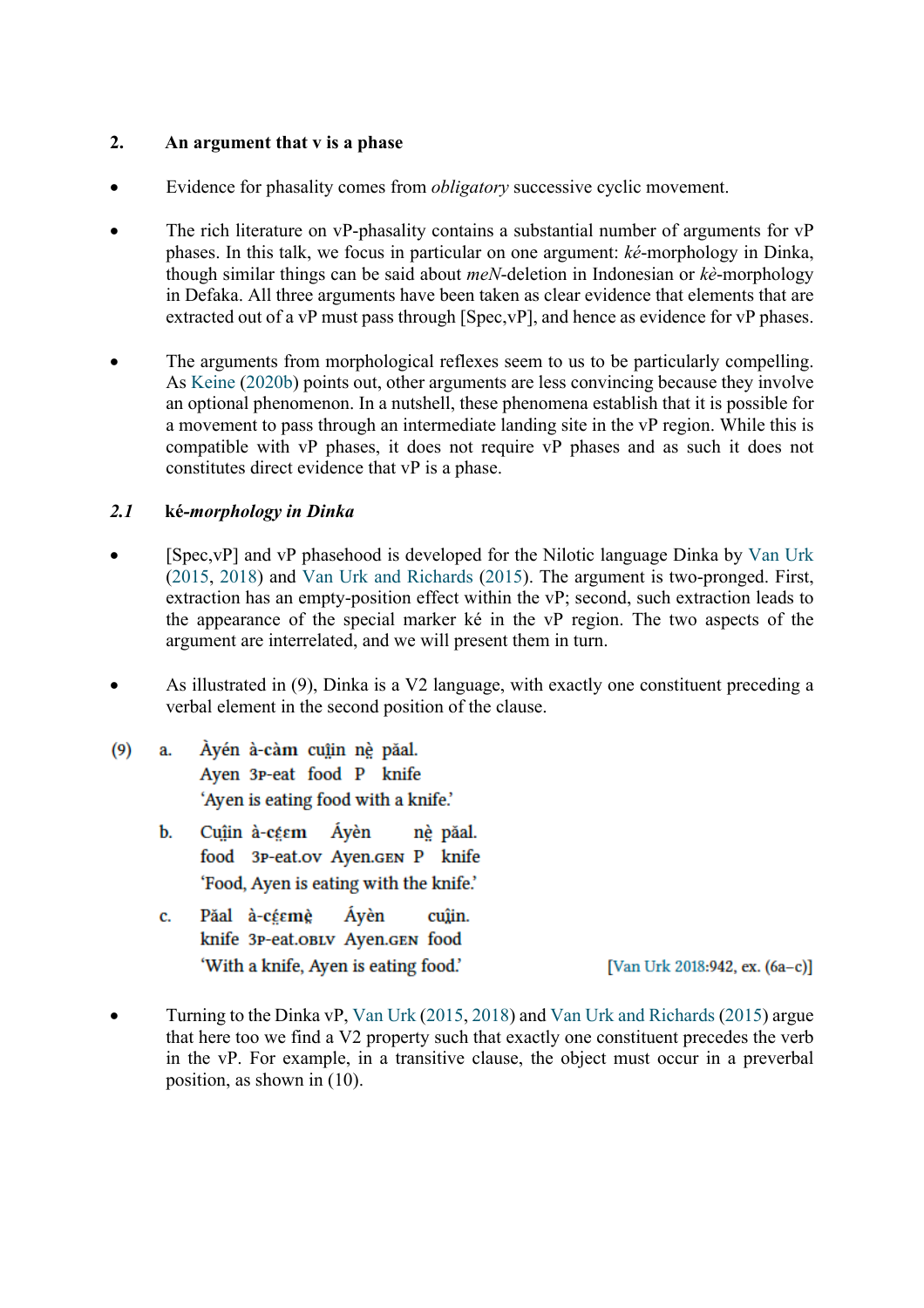- $(10)$ Vêεn c<u>é</u> mìir a. tîn. PFV giraffe see I 'I saw a giraffe.' tận mìir. b. \* Yêsneé see giraffe I PFV
	- 'I saw a giraffe.'

[Van Urk and Richards 2015:122, ex. (14a,b)]

• If the vP is ditransitive, one of the two objects must occupy the preverbal position, as (11a–b) illustrates. It is not possible for both objects to occur postverbally (11c–d), nor is it possible for both objects to occur preverbally (11e–f).

| (11)                  | a. | Vêen cé – Ayén yiện kìtáp.               |     |                    |  |  |                                                                 |
|-----------------------|----|------------------------------------------|-----|--------------------|--|--|-----------------------------------------------------------------|
|                       |    | I                                        |     | PFV Ayen give book |  |  |                                                                 |
|                       |    | b. Yêsn cé kìtáp yiện Ayén.              |     |                    |  |  |                                                                 |
|                       |    | L                                        |     | PFV book give Ayen |  |  | [Van Urk and Richards 2015:122, ex. (15a,b)]                    |
|                       |    | c. *Vêen cé _____ yiện kìtáp Ayén.<br>1. |     | PFV give book Ayen |  |  |                                                                 |
|                       |    | d. *Vêsn cé _____ yiện Ayén kìtáp.<br>L  | PFV |                    |  |  | give Ayen book [Van Urk and Richards 2015:122–123, ex. (16a,b)] |
|                       |    | e. *Vêsn cé kìtáp Ayén yiện.             |     |                    |  |  |                                                                 |
|                       |    | 1                                        |     | PFV book Ayen give |  |  |                                                                 |
|                       |    | f. * Vêsn cé Ayén kìtáp yiện.            |     |                    |  |  |                                                                 |
|                       |    | L                                        |     | PFV Ayen book give |  |  |                                                                 |
| 'I gave Ayen a book.' |    |                                          |     |                    |  |  | [Van Urk and Richards 2015:122n11, ex. (i.a,b)]                 |

- Van Urk (2015, 2018) and Van Urk and Richards (2015) analyze this preverbal position as [Spec,vP], though we will diverge from this view in our own analysis.
- If there is a movement dependency, every [Spec, CP] and preverbal position along the movement path must be empty. This is shown for [Spec,CP] in (13) and for the preverbal position in (14). As (14a) shows, it is possible for movement to target the preverbal object in a ditransitive configuration (whether it is a direct or indirect object). By contrast, (14b) shows that it is not possible to move the postverbal DP.
- Yeŋà cụ́kkụ̀ luéel,  $[$ <sub>CP</sub> \_\_\_\_\_ cẹ́ kìtáp yòoc ]?  $(13)$ a. PFV book buy.TR who PFV.1PL say 'Who did we say bought a book?' \*Yenà cúkkù luéel, [cp kìtáp (à-)cíi **b.**  $y$  $\alpha$  |? who PFV.1PL say book 3sG-PFV.NSV buy.TR 'Who did we say bought a book?' [Van Urk and Richards 2015:125, ex. (21a,b)]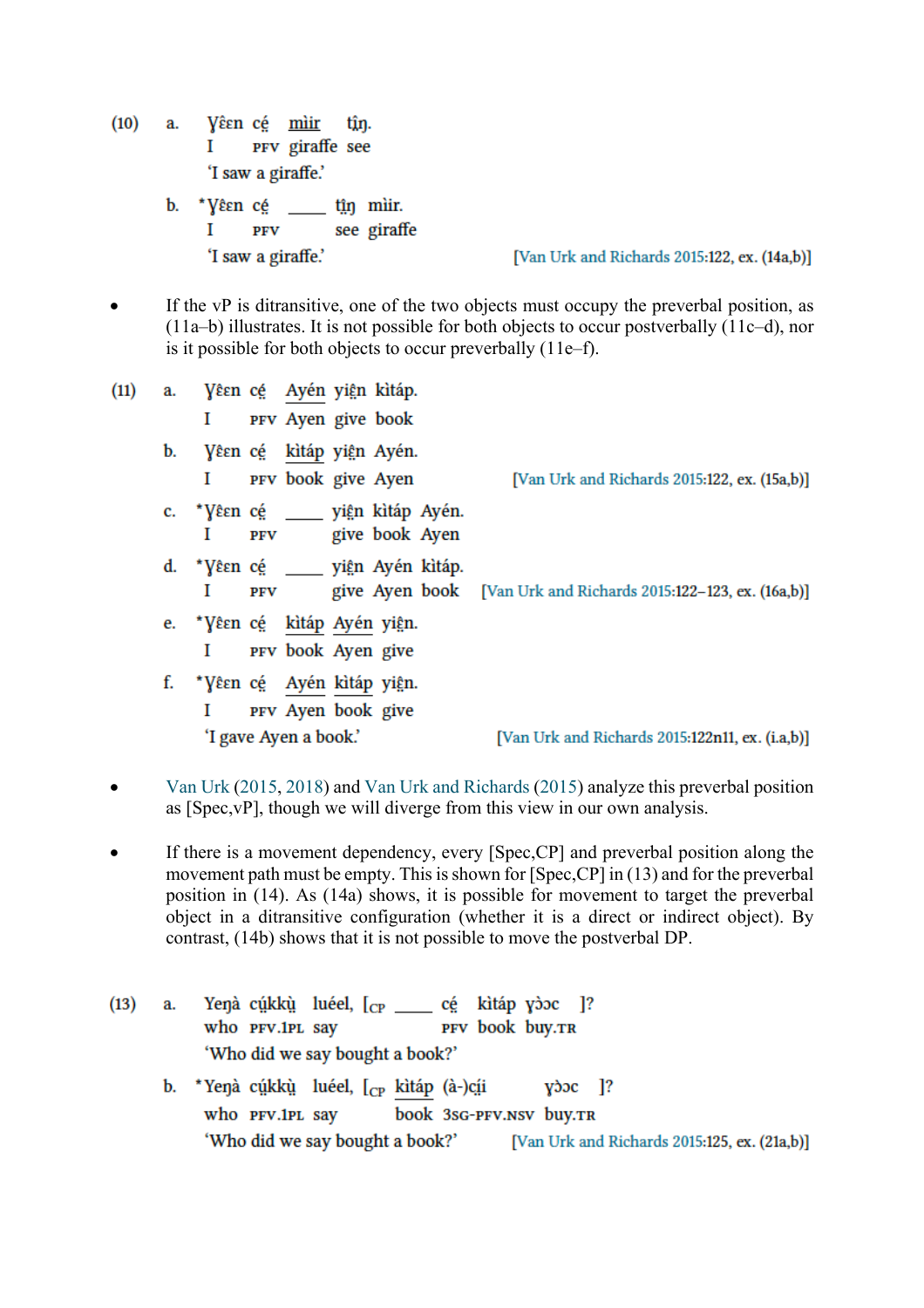$(14)$ yiện kìtáp? a. Yenà c<u>íi</u> môc give book who PFV.NSV man.GEN b. \*Yenà cíi môc kìtáp yiện?

- who PFV.NSV man.GEN book give 'Who did the man give the book to?' [Van Urk and Richards 2015:125, ex. (20a,b)]
- Van Urk (2015, 2018) and Van Urk and Richards (2015) analyze both effects in terms of phases. (13) follows from CP phases. And based on the analysis of the preverbal position as [Spec,vP], (14) is attributed to vP phases: only an object that has shifted to [Spec,vP] is accessible for further movement to [Spec,CP]. One-fell-swoop extraction as in (14b) is therefore ruled out.
- As investigated in detail by Van Urk (2015), Van Urk and Richards (2015), and in particular Van Urk (2018), in addition to this empty-position effect, A-extraction out of vP in Dinka yields special morphology, as we now discuss. Whenever a plural element is moved out of vP in Dinka except for local subjects, the element *ké* (or *kêek*) must appear next to every verb that is crossed by the movement. This element is homophonous with (and, depending on the analysis, identical to) the 3rd person plural personal pronoun. The appearance of *ké* is illustrated in (15), where A-movement of *yeyínà* 'who.pl' and *kêek* 'them' requires a preverbal *ké*, which is impossible in the absence of such movement.
- Object  $\overline{A}$ -movement triggers ké  $(15)$ 
	- a. Yeyínà cíi Bôl ké tîn? who.pl PFV.NSV Bol.GEN PL see 'Who all did Bol see?'

[Van Urk and Richards 2015:127, ex. (23b)]

Kêek áa-cíi b. Avèn ké tîin. them 3PL-PFV.OV Ayen.GEN PL See.NF 'Them, Ayen has seen.'

[Van Urk 2018:947, ex. (19c)]

The marker *ké* is restricted to the vP region—it cannot appear in C or [Spec,CP]. Furthermore, *ké* is φ-sensitive in that it only appears if the moving element is plural, as (16) demonstrates, where the corresponding 3sg element *yé(en)* may not occur and *ké* would also be ungrammatical.

 $(16)$ Singular DPs do not trigger a corresponding so marker **Bôl** Yè nà  $\Gamma_{CP}$  cii  $\int_{\mathbf{v} \cdot \mathbf{P}}$  (\*yé(en)) tîin  $1$ ]? be.3sg who PFV.OV Bol.GEN 3sG see.NF 'Who has Bol seen?' [Van Urk 2018:940-941, ex. (5a,b)]

• The appearance of *ké* exhibits the hallmark property of obligatory successive cyclicity: it appears in every clause that is crossed by movement, as (17) illustrates.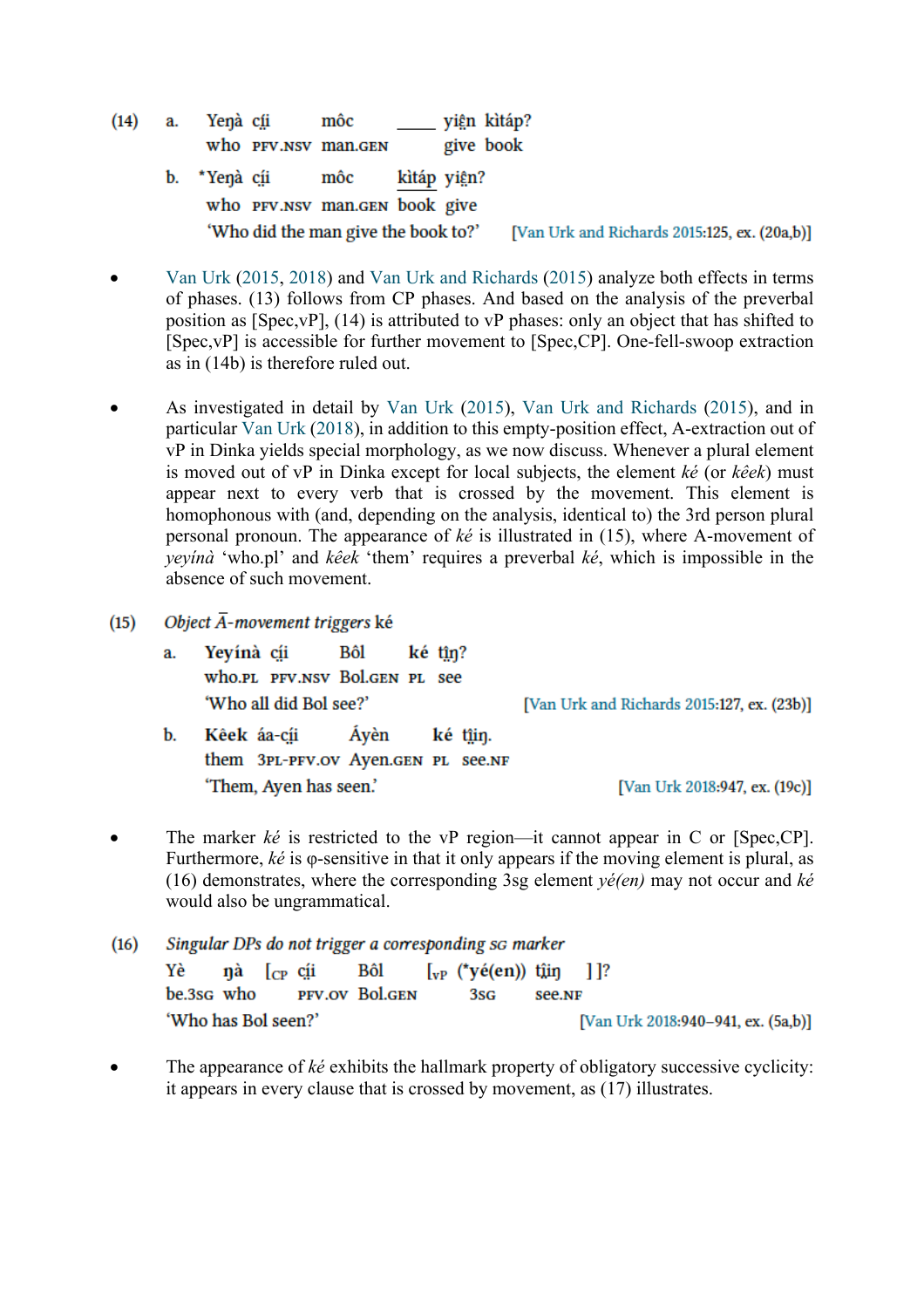ké appears in every clause crossed by movement  $(17)$ Yeyínà yé ké tâak, [cp cíi Bôl ké tîn ]? who.pl HAB.2sG PL think PFV.NSV Bol.GEN PL see 'Who all do you think Bol saw?' [Van Urk and Richards 2015:128, ex. (25b), (26a-c)]

- There is furthermore a subject-object asymmetry in that A-bar-extraction of a local subject does not lead to *ké*, as (18) shows. But in crossclausal A-bar-extraction of a plural subject, *ké* appears in higher clauses, as in (19).
- $\overline{A}$ -movement of local subject does not trigger ké  $(18)$ Rooor áa-cé (\*ké) yîin tîin. men 3P-PFV PL VOU See.NF 'The men have seen you.' [Van Urk 2018:950, ex. (25a)]
- $\overline{A}$ -movement of nonlocal subject triggers ké in higher clauses  $(19)$ Ròoor áa-yùukù ké tàak  $\int_{CP}$  cé (\*ké) yîin tîin - 1. men 3PL-be.1PL PL think.NF PFV PL VOU See.NF 'The men, we think have seen you.' [Van Urk 2018:950, ex. (26a)]
- Finally, certain adjuncts that contain a plural DP also trigger ké. This is shown in (20a,b) for movement of thɛ *ɛk-ko* '(at) which times' and *tó̤o̤ny kê dıí* '(with) how many pots', respectively.
- $\overline{A}$ -moved adjunct PPs trigger ké  $(20)$ 
	- Yè thèsk-kò ké dhuôon 1? a.  $\int_{CP}$  bii pèel be times-which FUT.OV knives PL break.NF 'At which times will the knifes break?' [Van Urk 2015:168, ex. (81)]
	- $\mathbf{b}$ . Yè tóony kê  $\operatorname{dii}$   $\int_{CP}$   $\operatorname{cii}$ Bôl ké cuîin tháal 1? be pots **QUANT.PL how** PFV.OV Bol.GEN PL food cook.NF 'How many pots has Bol cooked food with?' [Van Urk 2015:169, ex. (83b)]
- In a nutshell, Van Urk (2015, 2018) and Van Urk and Richards (2015) propose that *ké* is the realization of an intermediate copy in [Spec,vP], and they conclude that vP must therefore be a phase. Abstracting away from the details of the implementation, they treat the preverbal object position as [Spec,vP], as already mentioned. Because v has an EPP requirement, this position must be filled if an object exists. Due to vP's phasehood, an element that is to be moved out of the vP must first move to this [Spec,vP], from where it can then continue to move to [Spec,CP]. If it is plural, this intermediate copy in [Spec,vP] is then realized as *ké*. Because of vP's phasehood, movement through [Spec,vP]—and hence *ké*—is required in every clause crossed by movement.
- At the same time, the analysis faces several complications. The first complication is that A-bar extraction of a local external argument does not lead to *ké* (see (18)). All else being equal, this is surprising given that external arguments are typically taken to be base-generated in [Spec,vP]. As a consequence, they too should leave a copy in [Spec,vP], which we would then expect to be realized as *ké*, contrary to fact.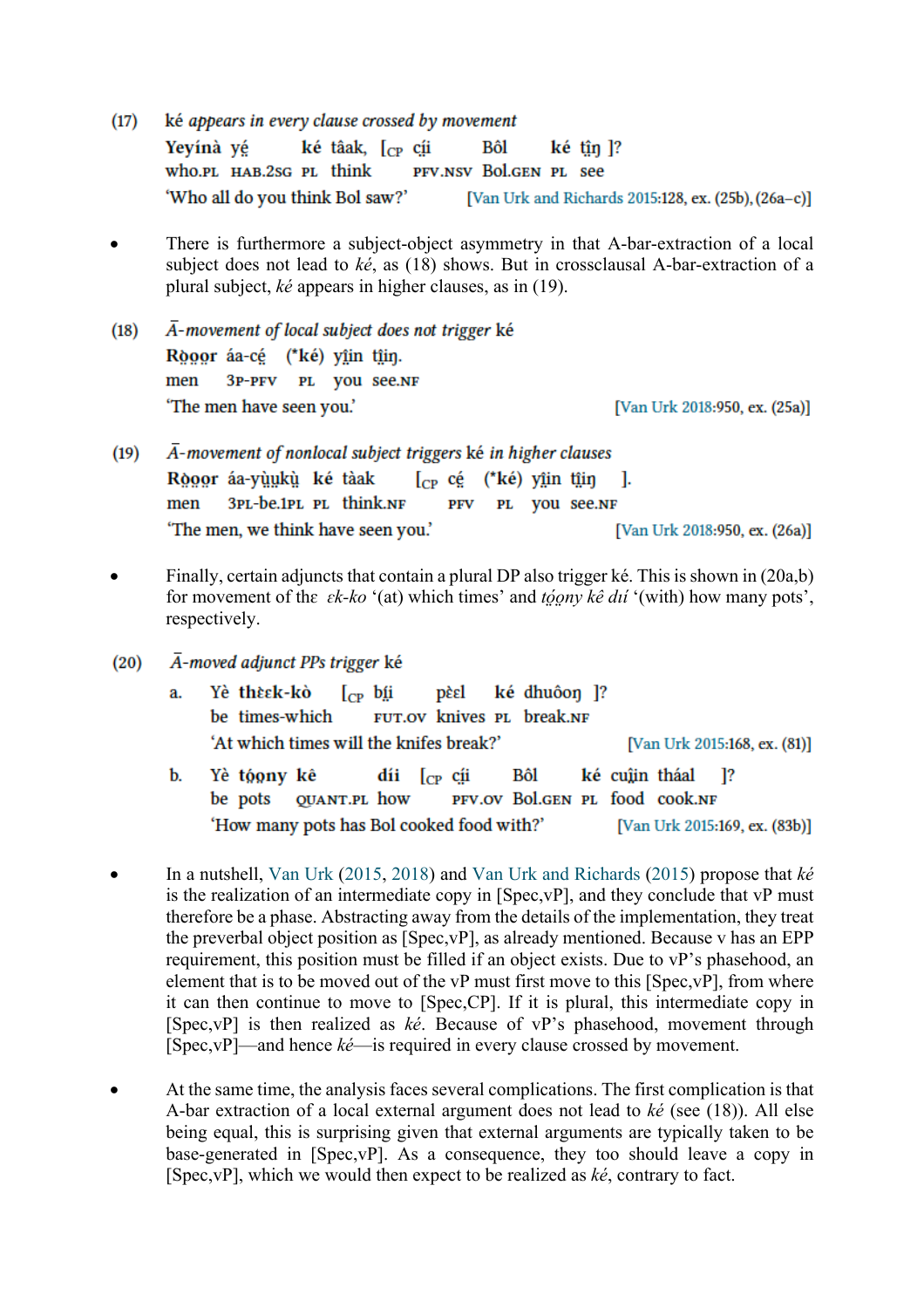- One is that the external argument is not actually base-generated in [Spec,vP], but in a higher specifier. In this case, it is no longer evident that the Dinka data provide evidence for vP phases, at least if by "vP" we mean the projection that generates the external argument, as is standard.
- The other analysis suggested by Van Urk is that only copies of elements that appear in [Spec,vP] as a result of attraction by (i.e., Agree with) v are realized as *ké*. This analysis raises the question how the morphological realization of a copy in [Spec,vP] can be conditioned by whether Merge of this copy was the result of attraction by v or not.
- A second complication concerns the status of unaccusative vP. In Dinka, A-barextraction of an internal argument of an unaccusative verb does not lead to ké, as shown in (21), where movement of *pɛ̌ɛɛl-kó* 'which knives'does not leave a *ké*.

| (21) | Argument movement out of unaccusative vP does not strand ké |                                                                     |  |                       |  |  |  |  |  |  |  |  |  |  |
|------|-------------------------------------------------------------|---------------------------------------------------------------------|--|-----------------------|--|--|--|--|--|--|--|--|--|--|
|      |                                                             | Yè $\lceil_{CP}$ pěsel-kó bé $\lceil_{VP}$ (*ké) dhuôon $\rceil$ ]? |  |                       |  |  |  |  |  |  |  |  |  |  |
|      |                                                             | be knives-which FUT PL break.NF                                     |  |                       |  |  |  |  |  |  |  |  |  |  |
|      |                                                             | 'Which knives will break?'                                          |  | [Coppe van Urk, p.c.] |  |  |  |  |  |  |  |  |  |  |

- At first glance, this restriction might be taken to indicate that unaccusative  $vP$  is not a phase and hence that there is no intermediate copy in [Spec,vP] (Chomsky 2000, 2001). However, A-bar-extraction of a PP adjunct out of such vPs does lead to *ké*, as (22) demonstrates, where movement of thɛ *ɛk-kó* 'which times' strands *ké*.
- $(22)$ PP-adjunct movement out of unaccusative vP strands ké Yè  $[<sub>CP</sub>$  thèεk-kó  $\begin{bmatrix} v_P & k\acute{e} & dhu\hat{o} & \\ wP & k\acute{e} & dhu\hat{o} & \\ wP & wP & wP & \\ wP & wP & wP & \\ wP & wP & wP & \\ wP & wP & wP & \\ wP & wP & wP & \\ wP & wP & wP & \\ wP & wP & wP & \\ wP & wP & wP & \\ wP & wP & wP & \\ wP & wP & wP & \\ wP & wP & wP & \\ wP & wP & wP & \\ wP & wP & wP & \\ wP & wP & wP & \\ wP & wP & wP & \\ wP & wP & wP & \\ wP & wP & wP & \\ wP & wP & wP$ bíi pèel PL break.NF times-which FUT.OV knives be 'At which times will the knives break?' [Van Urk 2015:168, ex. (81)]
- Van Urk (2018) sketches two possible approaches to the latter generalization: either (i) the external argument is generated outside of vP or (ii) only copies in [Spec,vP] that are the result of movement are realized as *ké*. Neither account generalizes to the fact that unaccusative subjects also do not strand *ké* because they are clearly generated vPinternally and move to [Spec,vP]. Further stipulations are therefore necessary to derive the full distribution of *ké*.
- A third challenge for this account is that *ké* only realizes intermediate copies in [Spec,vP], not intermediate copies in [Spec,CP]. All else being equal, if both CP and vP are phases and intermediate landing sites are created in their respective specifiers, then additional assumptions are again required to prevent the two domains from patterning analogously (Van Urk 2018: 975–976 appeals to impoverishment in CP). This is certainly feasible, but it raises the question why there seem to be no languages that realize lower copies in both CP and vP. If vP is a phase in the same way that CP is, we might expect this to be the default pattern, and yet it appears to be unattested.

### **2.2 Alternative analyses**

• The different challenges these vP-phase-based accounts for extraction morphology face, call for alternative analyses. In this paper, we argue that all phenomena reduce to the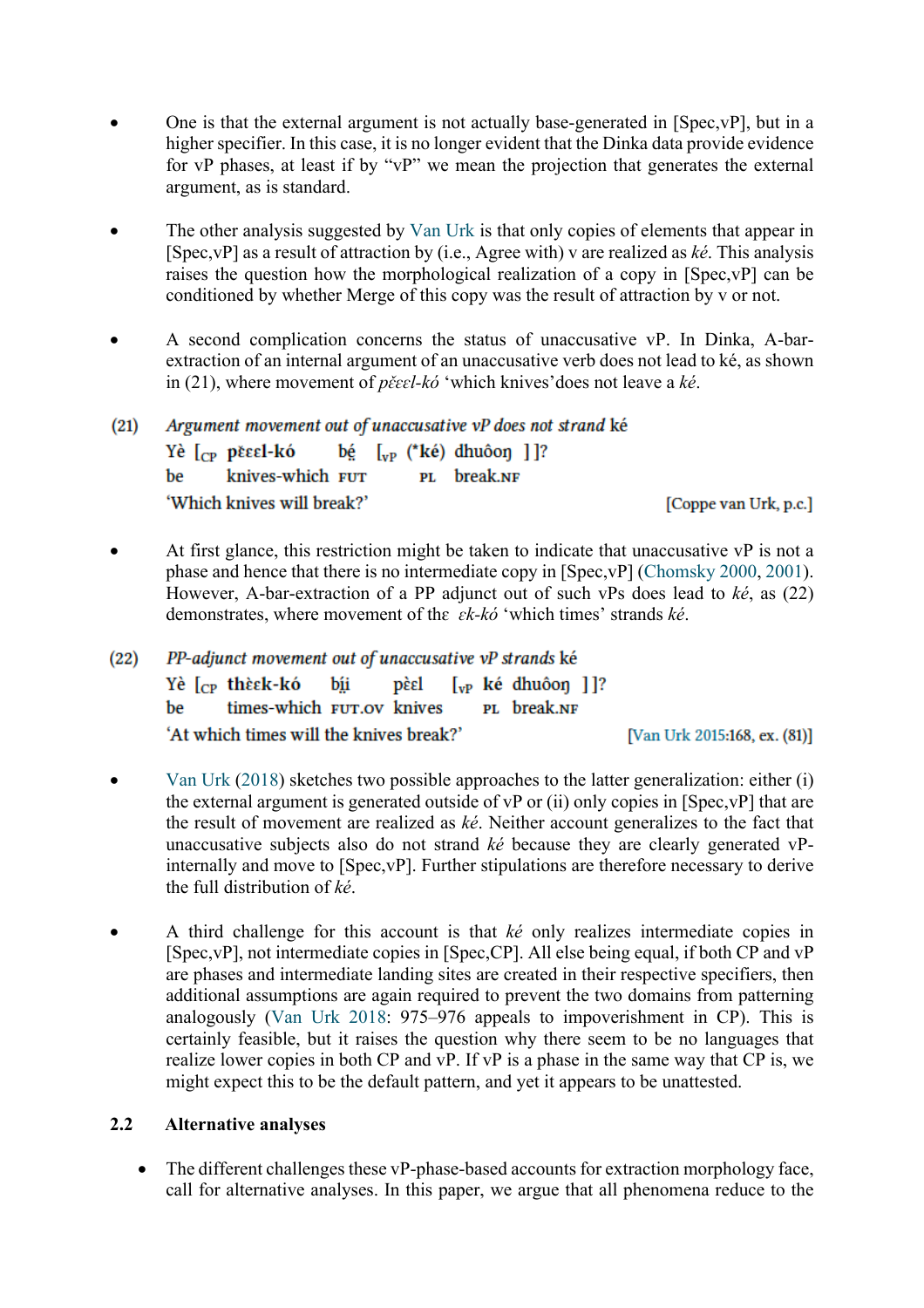fact that C can only target the closest DP to move into its specifier position. To derive configurations where lower DPs end up in [Spec,CP] at an earlier derivational stage, they need to raise across the subject. Extraction morphology is the reflection of (optional) probes that do so.

- We broadly agree with analyzing *ké* as a reflex of successive-cyclic movement. Where we differ from Van Urk (2015, 2018) and Van Urk and Richards (2015) is in whether this successive cyclicity is to be analyzed in terms of vP phases. Doing so faces the challenges just mentioned, and more generally calls for an explanation of the various CP–vP asymmetries discussed before. Instead, we explore an account of the Dinka pattern that does without vP phases. We propose that the successive cyclicity that *ké* is a reflex of is instead caused by the restriction in (23).
- $(23)$ Dinka C may only attract the structurally closest DP.
- Restrictions like (23) have been proposed independently in the recent literature, and they may be implemented in a number of ways. Aldridge (2004, 2008a) proposes a restriction like (23) to account for A-bar-extraction restriction in certain ergative languages. Analogous restriction are proposed and explicitly argued for by Erlewine (2018), Branan and Erlewine (2020), and Coon et al. (2020). We therefore take (23) to be independently motivated. Our goal is to further broaden its scope by assimilating apparent vP-phase effects to this restriction instead.
- The restriction in (23) underlies not only our account of Dinka, but also the accounts of Indonesian and Defaka. In a nutshell, (23) expresses is a minimality/intervention effect. Because C can only attract the structurally closest DP, any DP that is separated from C by a higher DP cannot be attracted, as schematized in (24a). We suggest that this gives rise to "leapfrogging" (a term due to Bobaljik 1995 and McGinnis 1998): the lower DP first moves to a position above the higher DP, from which it is then the closest goal to C, enabling movement to [Spec,CP] that conforms with (23), as shown in (24b).

(24) a. 
$$
\left[\begin{array}{c}C_{P} C \end{array}\right[ \dots DP_{1} \dots \begin{bmatrix} \dots DP_{2} \dots \end{bmatrix}
$$
]\nb.  $\left[\begin{array}{c}C_{P} C \end{array}\right[ \dots \begin{array}{c}C_{P_{2}} \text{D} P_{1} \dots \begin{bmatrix} \dots \end{array}\right]$ ]\n $\rightarrow$ 

- The key difference between  $VP$  phases and  $(23)$  is that it is an intervening DP, rather than the vP, that gives rise to the locality effect. We then analyze *ké* as the reflex of the probe that gives rise to this leapfrogging.
- For the sake of illustration, we will assume here that external arguments do not have to raise to [Spec,TP] in Dinka (see Cable 2012 for arguments that the related Nilotic language Dholuo does not show EPP effects), though nothing hinges in it, and a view where subjects do end up in [Spec,TP] can be entertained as well. Leapfrogging must therefore move a DP across the external argument in [Spec,vP]. We propose that this leapfrogging in Dinka is triggered by v, which optionally bears a  $\varphi$ -Agree feature [ $u\varphi$ ]. This feature triggers movement of the goal to an outer [Spec, vP].  $[u\varphi]$  agrees with the closest φ-bearing element c-commanded by v and attracts this element to an outer [Spec,vP], a position above the base position of the external argument, resulting in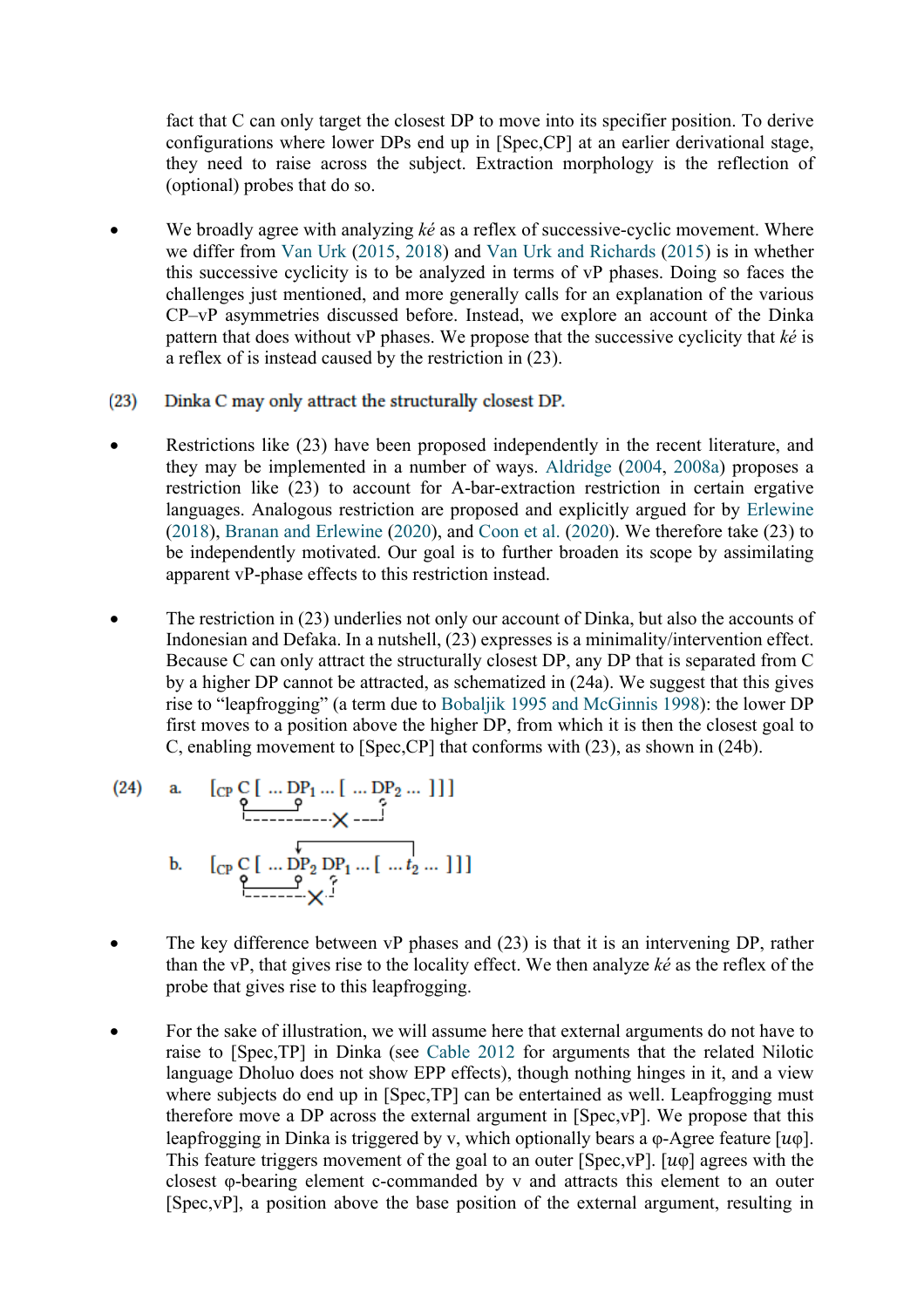leapfrogging. Because *ké* only appears if the moving element is plural, we take it to be the realization of plural agreement with  $[u\varphi]$ , as stated in (25).

/ké/  $\leftrightarrow$  [PL]  $(25)$ 

 $(28)$ 

- In contrast to Van Urk (2015, 2018) and Van Urk and Richards (2015), we hence do not analyze *ké* as the realization of an intermediate copy, but rather as agreement on v.
- Let us apply this proposal to a configuration in which an object undergoes A-barmovement, such as (27). The resulting derivation is given in (28). In order for the object to be attractable to C, it must be closer to C than the external argument. v must therefore bear [φ], enabling leapfrogging and subsequent movement of *yeyínà* 'who.pl' to [Spec,CP]. The plural agreement on [φ] is then realized as *ké*.
- $(27)$ Yevinà cii Bôl ké tîn? who.PL PFV.NSV Bol.GEN PL see 'Who all did Bol see?'

[Van Urk and Richards 2015:127, ex. (23b)]

- Derivation of (27)  $CP$  $DP$  $\mathcal{C}'$ yeyínà 'who.PL' TP  $C_{[EPP]}$ T  $vP$ DP yeyínà /ké/  $DP$ who.PL'  $\mathbf{v}'$ Bôl VP 'Bol'  $[u\varphi : PL]$ V  $DP$ yeyínà tŷŋ who.PL' 'see'
- By contrast, if a local subject is extracted to [Spec,CP], as in (29), no *ké* appears. This is because in order for C to attract the external argument, it must be the closest element to C. This is the case only if no leapfrogging of a lower DP takes place, hence if v does not bear  $[u\varphi]$ . Because *ké* is the realization of  $[u\varphi]$ , it follows that no *ké* appears in such configurations.
- $(29)$ Ròoor áa-cé (\*ké) yîin tîin. men  $3P-PFV$ PL you see.NF 'The men have seen you.'

[Van Urk 2018:950, ex. (25a)]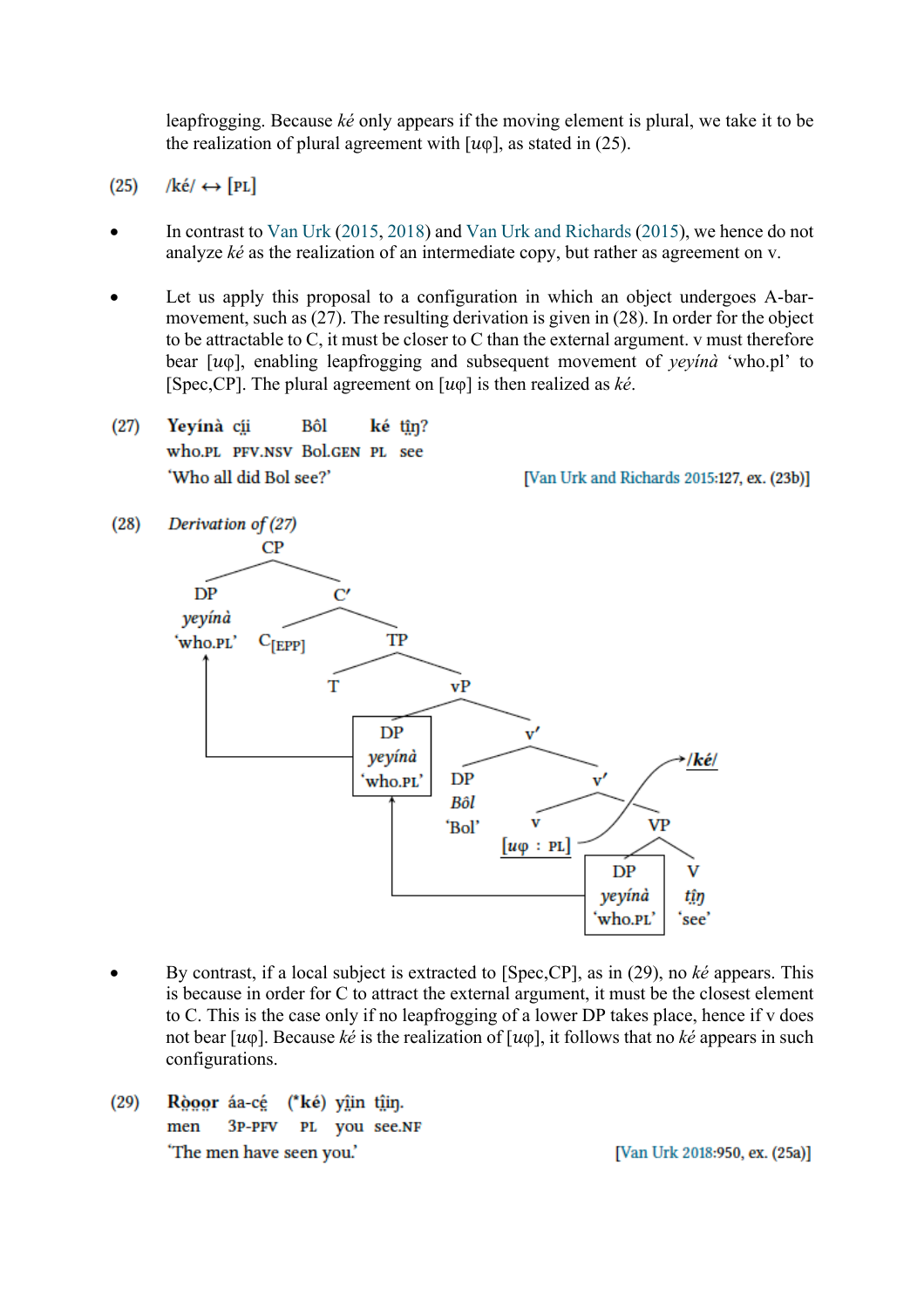

- Note that there is no look ahead: if v bears  $[u\varphi]$ , leapfrogging will take place and a DP other than the external argument will move to [Spec,CP]. By contrast, if v does not bear [ $u\varphi$ ], no leapfrogging takes place and the external argument moves to [Spec, CP]. The choice of whether to equip v with  $[u\varphi]$  is free, with different consequences for what DP will move to [Spec,CP]. In this way, the analysis derives the basic split between subjects and lower DPs from intervention instead of vP phases.
- Let us turn next to the empty-edge effect. Such effects appear with ditransitive verbs. Recall that in such constructions, one object must appear before the verb and one following the verb (see (32)). Furthermore, if A-movement of an object out of this vP takes place, it must empty the preverbal position and cannot empty the postverbal position.
- As noted Van Urk (2015, 2018) and Van Urk and Richards (2015) analyze this restriction in terms of vP phases. On their analysis, v bears an EPP property, requiring one of the two objects to move to [Spec,vP]. Subsequent A-movement can then only target this element, not the VP-internal, postverbal object.
- Interestingly, Van Urk (2015:151–154) argues that [Spec, vP] may only be filled by the structurally closer object and that configurations in which the indirect object appears preverbally are derived from a different base configuration than configurations in which the direct object appears preverbally. In other words, he argues that such constructions differ in their base structure as shown in (34) and (35), respectively. Whichever object occupies the preverbal position is base-generated as the higher object within the VP.
- Van Urk's (2015:153) structure for (32a)  $(34)$  $\begin{bmatrix} \sqrt{\vphantom{a}} & 0 & \sqrt{\vphantom{a}} \\ \sqrt{\vphantom{a}} & \sqrt{\vphantom{a}} & \sqrt{\vphantom{a}} \\ \sqrt{\vphantom{a}} & \sqrt{\vphantom{a}} & \sqrt{\vphantom{a}} \end{bmatrix}$  (vp yiện kìtáp]]] give book Ayen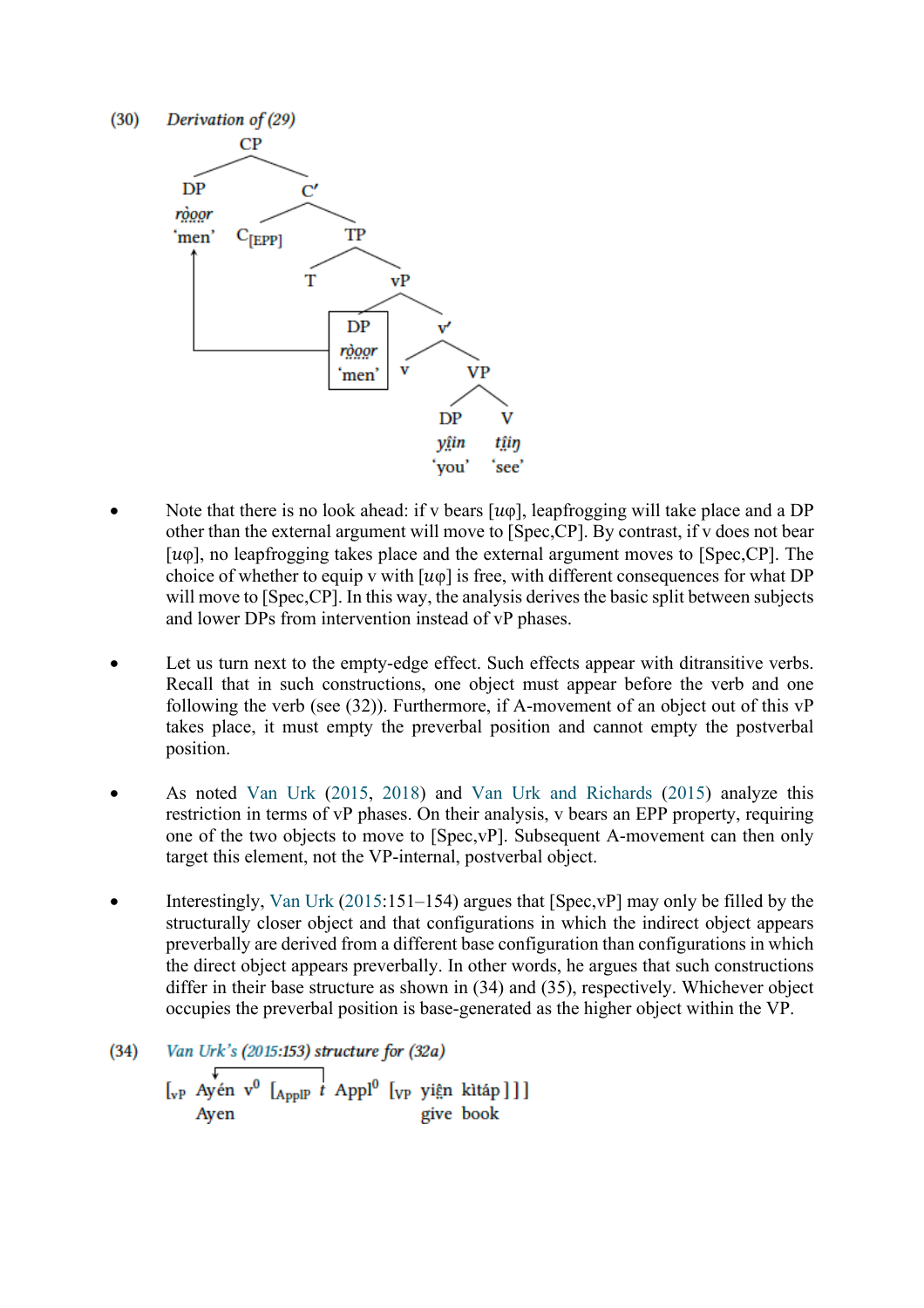- $(35)$ Van Urk's (2015:154) structure for (32b)  $\begin{bmatrix} \downarrow \\ v_P \downarrow \end{bmatrix}$  v<sup>0</sup>  $\begin{bmatrix} \downarrow \\ v_P \downarrow \end{bmatrix}$  yiện  $\begin{bmatrix} \rho_P & P^0 & Ay \end{bmatrix}$  [ book give Aven
- In these structures, the displacement to [Spec, vP] is string-vacuous, driven only by the assumption that vP is a phase. If we question this assumption, the possibility emerges that in fact no displacement to  $[Spec, vP]$  takes place in (34) and (35) and that the two object DPs remain in their base positions.
- Let us suppose so. Let us furthermore suppose that  $[u\varphi]$  on v may only agree with the closest φ-bearing element. If v's search space contains two φ-bearing DPs, only the higher one may be attracted and hence leapfrog over the external argument. This has the effect that in ditransitive constructions, only the higher object may move to [Spec,CP] (as such movement requires leapfrogging over the external argument). This is schematized in (36), where  $[u\varphi]$  may only attract the higher object yenà 'who' to the outer [Spec,vP]. This derives the contrast from Van Urk's (2015) structure for ditransitives and relativized minimality in the probing of  $[w\varphi]$ .



- Finally, let us now turn to unaccusatives. Recall, as (47), that A-bar-extraction of the subject of an unaccusative does not lead to *ké*.
- Υè l<sub>CP</sub> pěεεl-kó  $(47)$ bé  $(*k\acute{e})$  dhuôon  $?$ knives-which FUT PL break.NF be 'Which knives will break?'

[Coppe van Urk, p.c.]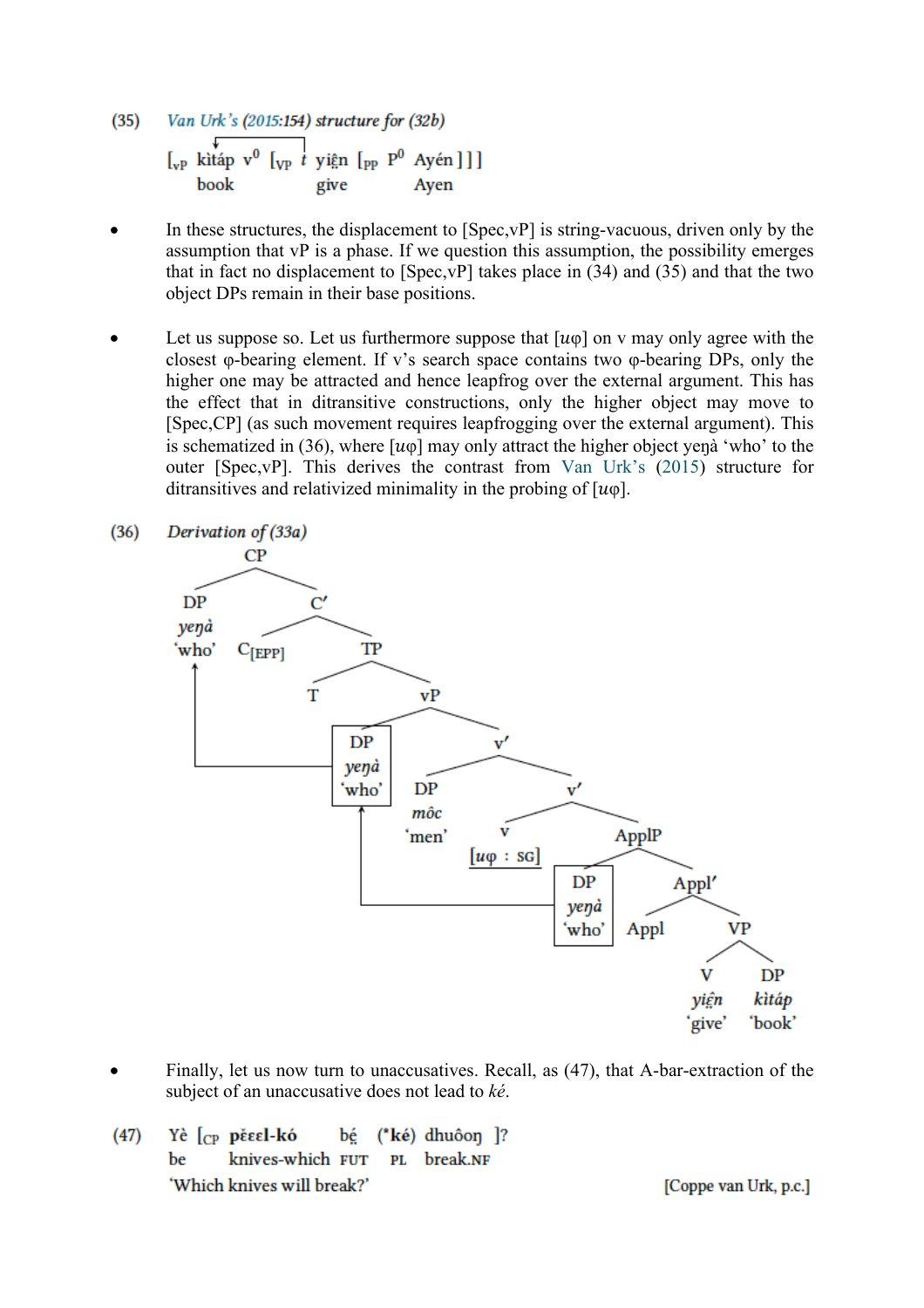- But extraction of an adjunct out of an unaccusative vP does induce *ké* if plural, as shown again in (48). This demonstrates that unaccusative v may carry  $[u\varphi]$ .
- ké dhuôon ]?  $(48)$ Yè l<sub>CP</sub> thèsk-kó bíi pèel times-which FUT.OV knives PL break.NF be 'At which times will the knives break?' [Van Urk 2015:168, ex. (81)]
- The question is why in (47) v may not carry  $[u\varphi]$ . Here, we argue that the distribution of  $[u\varphi]$  is subject to economy, its appearance being licensed only if has an "effect on outcome" (Chomsky 2001:34) by enabling an otherwise impossible extraction. Because extraction to [Spec, CP] is possible in (49) regardless of the presence of  $[u\varphi]$ , its appearance is then prohibited.
- $(49)$ Derivation of (47)

$$
\begin{array}{c}\n\downarrow \\
[\text{CP} \text{pěeel-kó} \\
\downarrow \text{which knives}\n\end{array}\n\quad\n\begin{array}{c}\nC_{\text{[EPP]}}^0 \left[ \dots \left[ \text{VP} \right]^t \mathbf{v}_{\text{[EPP]}}^0 \left[ \text{VP} \right]^t \text{dhuôon} \right] ] ]\n\end{array}
$$

# **3. How's bout CP phases?**

- Evidence for (CP-)phasality comes from *obligatory* successive cyclic movement (which shows that certain elements *must* land in a phase edge before they move out). That is, a configuration like (1) is ungrammatical, while (2) is fine.
- (1)  $*_{[CP} XP_i C ... [CP C ... XP_i ...]$
- (2)  $[CP XP_i C ... [CP XP_i C ... XP_i ...]]$
- As Abels (2003) already pointed out, the difference between (1) and (2) can be partially understood in terms of Relativized Minimality. Relativized Minimality forbids syntactic movement across interveners where an intervener is a c-commanding element that shares some feature with the moved goal and the higher probe, as in (3).
- (3)  $*Z_{i[F]}Z_{F]}Z_{i[F]}Z_{i[F]}$
- Now, in (1), given that the highest C head attracts XP, an intervention effect will arise. The highest C and the XP must share some feature (otherwise C couldn't attract XP). If the lower C and the higher C share this feature as well, a Relativized Minimality effect arises: the lower CP is an intervener for XP-movement (provided C and XP share some feature). By first raising XP into the specifier of the lower CP, as in (2), this intervention effect no longer arises, and the XP can move up to higher Spec,CP. For Abels, the question arises as to what makes phase heads, like C, special in the sense that these, unlike other heads, always give rise to such Relativized Minimality configurations that trigger successive cyclic movement. He addresses this question by arguing that phase heads like C are special because of certain (clause-type-related) properties of the features that they bear, which cause them to behave as general interveners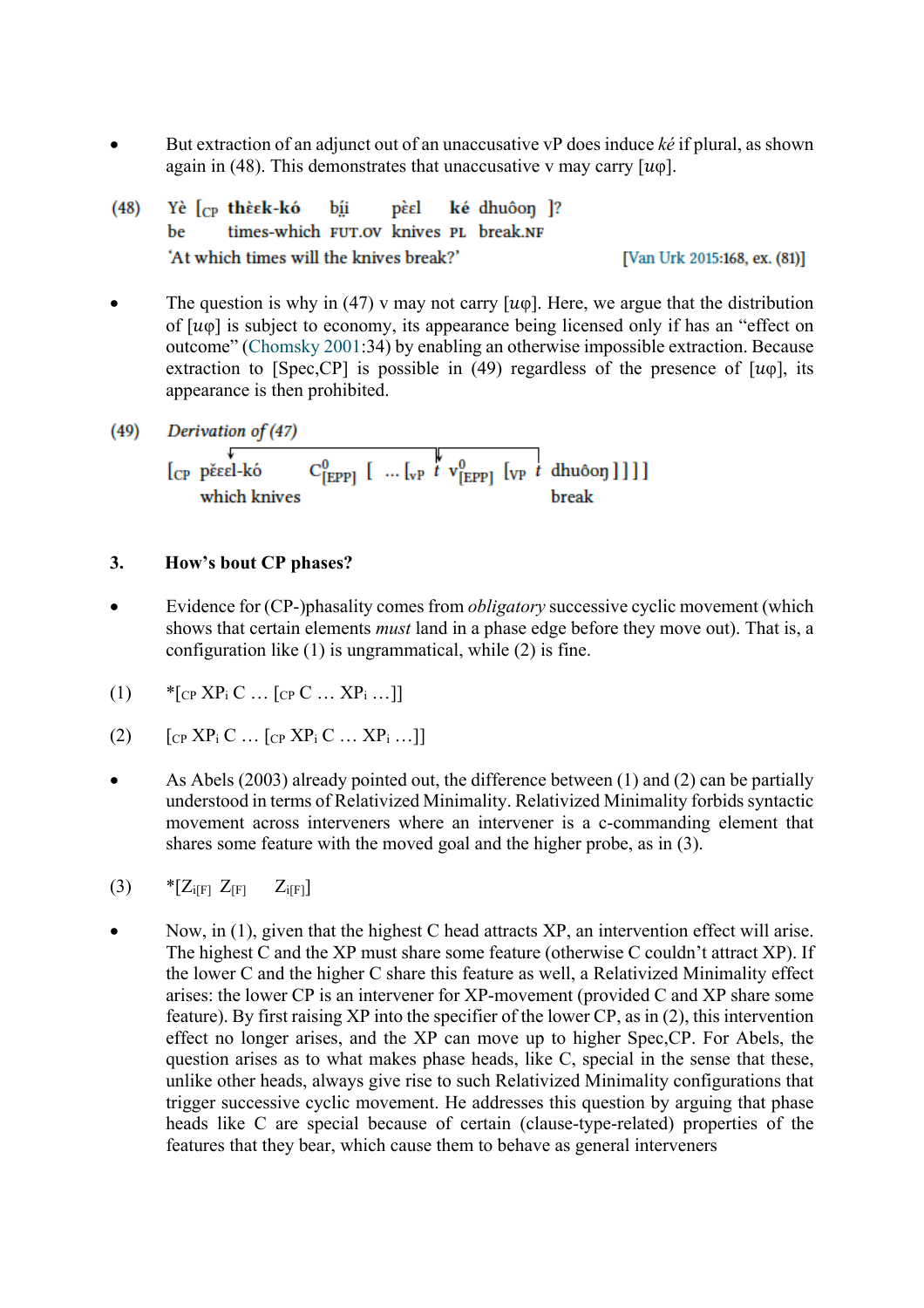- However, it is far from clear that C must be special in this sense. It is indeed a given fact that every instance of cross-clausal movement into some Spec,CP requires an intermediate landing site. But it is less straightforward that this is something that is restricted to heads like C only. In this paper, I argue that (1)-(2) are actually special instances of (4)-(5) (where *H … H* stands for any set of two similar heads). This way, there is no reason to assume that CPs or any other XPs, form phases and all instances of obligatory successive cyclicity can be taken to be due to Relativized Minimality.
- $(4)$  \* [<sub>HP</sub> XP<sub>i</sub> H … [<sub>HP</sub> H … XP<sub>i</sub> …]]
- (5)  $\left[\text{HP }XP_{i} H ...\right]$   $\left[\text{HP }XP_{i} H ...\right]$   $\times$   $\left[\text{HP }XP_{i} H ...\right]$
- In order to evaluate the validity of  $(4)-(5)$ , of which  $(1)-(2)$  are then instances, as the sole source of successive cyclic movement, (4)-(5) first need to be verified for movement into Spec,HP where H crucially is not a phase head. Moreover, to show that successive cyclicity in CP is purely due to Relativized Minimality along the lines of (1)-  $(2)/(4)-(5)$ , it also needs to be shown that in absence of movement into a higher Spec,CP, no intermediate landing site in an embedded CP is targeted either. I.e., (6) should be fine.
- (6)  $\left[$   $\left[$   $\left[$   $\left[$   $\left[$   $\left[$   $\right]$   $\left[$   $\right]$   $\left[$   $\left[$   $\right]$   $\left[$   $\left[$   $\right]$   $\left[$   $\left[$   $\left[$   $\left[$   $\right]$   $\left[$   $\left[$   $\left[$   $\right]$   $\left[$   $\left[$   $\left[$   $\left[$   $\right]$   $\left[$   $\left[$   $\left[$   $\left[$   $\left[$   $\right]$   $\left[$
- Let me discuss each in turn. Baltin (1995) has shown that subjects in infinitival clauses do not move into embedded Spec,TP unless they raise into matrix Spec,TP, as shown in (7) (where I take floating quantifiers to diagnose the position of (copies of) embedded subjects):
- (7) a. The students hoped  $\{\text{*all}\}$  to  $\{\text{all}\}$  win the race b. The students seemed  ${all}$  to  ${all}$  win the race
- Given that embedded T does not require subject movement into Spec,TP (otherwise higher *all* should be fine in (7a)), (7b) must reflect an instance of successive cyclic movement of the type in (6) (where H is T and XP is the subject).
- In addition, support for (5) can be given as well. As Kobayashi (2020) shows, in Brazilian Portuguese, CPs don't block A-movement, a phenomenon known as hyperraising. But strikingly, CP does not bleed *Wh*-movement (8) either. That is unexpected under a CP-phasality approach where the raised subjects and the *Wh*-term should compete for the landing site in embedded Spec,CP, but this follows straightforwardly from the account presented here.
- (8) [Quais livros]<sub>1</sub> elas<sub>2</sub> parec-em [que t<sub>1</sub> ler-am t<sub>2</sub>]? Which books they seem-pl that read-pl 'Which books do they seems to have read?'
- As Keine (2018) points out, many (though not all) approaches to hyperraising, for instance Zeller's (2006) and Halpert's (2019) accounts of Bantu, argue that hyperraising does not proceed through the edge of the lower clause. That is in full accordance with my proposal. Note that in order to make (8) compatible with CP-phasality, one should assume that the embedded CP should contain at least two specifiers, one for Aextraction and one A-Bar-extraction. However, while there is strong evidence in favor